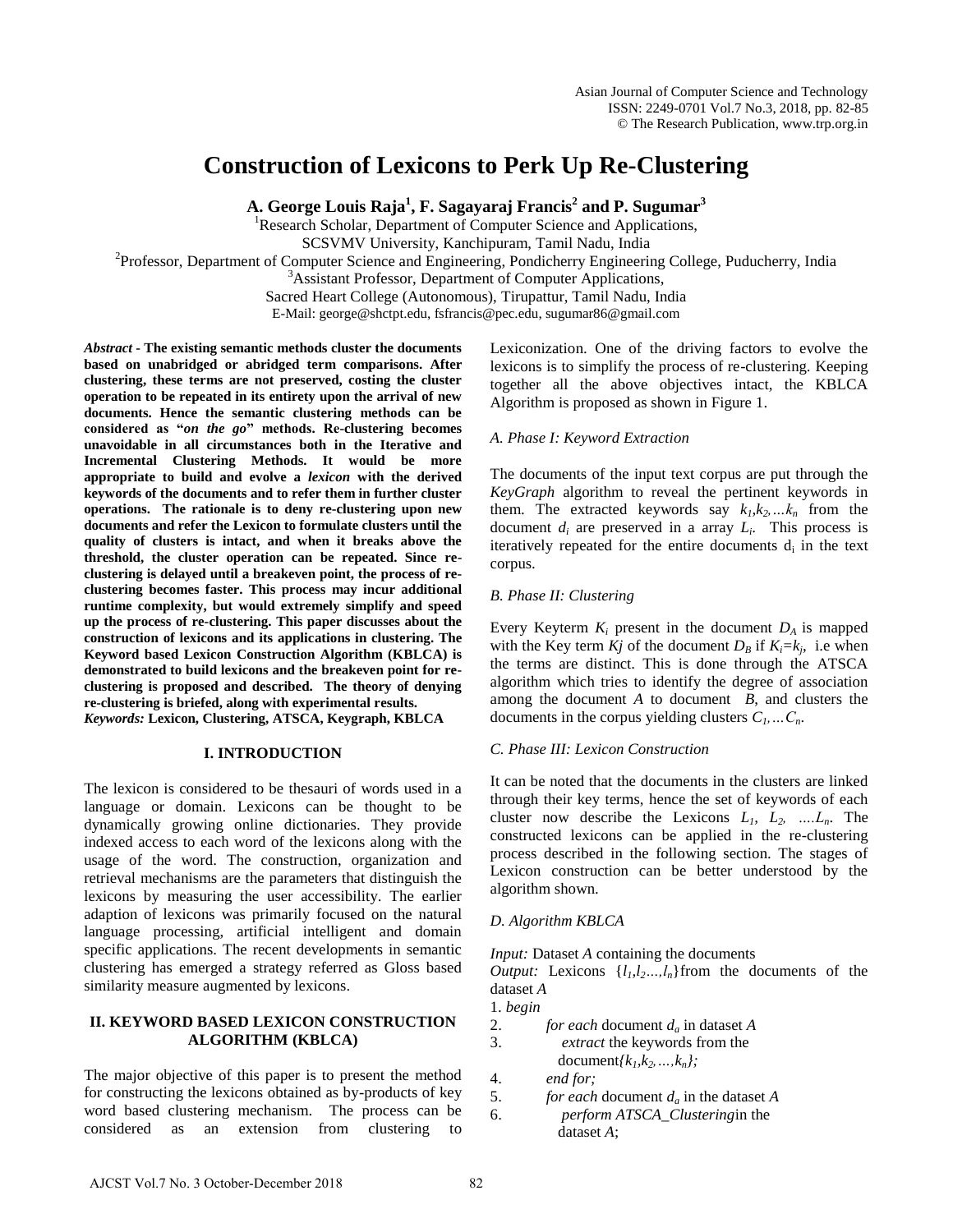- 7. *end for;*
- 8. *for each* cluster  $c_i$  in the dataset *A*
- 9. Add the top-n key terms of  $d_i$  in the
- cluster  $c_k$  the lexicon  $l_j$ ;
- 10. *end for;*
- 11. *end;*

## **III. EXPERIMENTAL RESULTS**

| TABLE I LEXICONS GENERATED BY KBLCA<br><b>Clusters</b><br><b>Internet of Things</b><br><b>Text Mining</b><br>$\alpha$ <sub>=5622.47, n=44</sub><br>$\alpha$ <sub>=134.13</sub> , n=18<br>Lexicons<br>Mine<br>Data<br><b>IOT</b><br>Data<br>Text<br>Compute<br>Cloud<br>Information<br>Architecture<br>Database<br>Opinion<br>Connect<br>Construct<br>Control<br>Natural<br>Manage | <b>Big Data</b><br>$\alpha$ <sub>=655.24, n=42</sub><br>Mine<br>Data<br>Text<br>Information<br>Database | <b>Software Engineering</b><br>$\alpha$ <sub>=351.72</sub> , n=37<br>System<br>Design                                                                                                                                                                                                                                                                                             |  |
|-----------------------------------------------------------------------------------------------------------------------------------------------------------------------------------------------------------------------------------------------------------------------------------------------------------------------------------------------------------------------------------|---------------------------------------------------------------------------------------------------------|-----------------------------------------------------------------------------------------------------------------------------------------------------------------------------------------------------------------------------------------------------------------------------------------------------------------------------------------------------------------------------------|--|
|                                                                                                                                                                                                                                                                                                                                                                                   |                                                                                                         |                                                                                                                                                                                                                                                                                                                                                                                   |  |
|                                                                                                                                                                                                                                                                                                                                                                                   |                                                                                                         |                                                                                                                                                                                                                                                                                                                                                                                   |  |
|                                                                                                                                                                                                                                                                                                                                                                                   |                                                                                                         |                                                                                                                                                                                                                                                                                                                                                                                   |  |
|                                                                                                                                                                                                                                                                                                                                                                                   |                                                                                                         |                                                                                                                                                                                                                                                                                                                                                                                   |  |
|                                                                                                                                                                                                                                                                                                                                                                                   |                                                                                                         |                                                                                                                                                                                                                                                                                                                                                                                   |  |
|                                                                                                                                                                                                                                                                                                                                                                                   |                                                                                                         |                                                                                                                                                                                                                                                                                                                                                                                   |  |
|                                                                                                                                                                                                                                                                                                                                                                                   |                                                                                                         | Engineering                                                                                                                                                                                                                                                                                                                                                                       |  |
|                                                                                                                                                                                                                                                                                                                                                                                   |                                                                                                         | Development                                                                                                                                                                                                                                                                                                                                                                       |  |
|                                                                                                                                                                                                                                                                                                                                                                                   |                                                                                                         | Compute                                                                                                                                                                                                                                                                                                                                                                           |  |
|                                                                                                                                                                                                                                                                                                                                                                                   | Opinion                                                                                                 | Data                                                                                                                                                                                                                                                                                                                                                                              |  |
|                                                                                                                                                                                                                                                                                                                                                                                   | Construct                                                                                               | Test                                                                                                                                                                                                                                                                                                                                                                              |  |
|                                                                                                                                                                                                                                                                                                                                                                                   | Natural                                                                                                 | <b>Process</b>                                                                                                                                                                                                                                                                                                                                                                    |  |
| Access<br>Process                                                                                                                                                                                                                                                                                                                                                                 | Process                                                                                                 | Requirement                                                                                                                                                                                                                                                                                                                                                                       |  |
| Design<br>Require<br>Application<br>Department                                                                                                                                                                                                                                                                                                                                    | Require<br>Department                                                                                   | Product<br>Program                                                                                                                                                                                                                                                                                                                                                                |  |
| Public<br>Approach                                                                                                                                                                                                                                                                                                                                                                | Public                                                                                                  | Structure                                                                                                                                                                                                                                                                                                                                                                         |  |
| Address<br>Document                                                                                                                                                                                                                                                                                                                                                               | Document                                                                                                | Quality                                                                                                                                                                                                                                                                                                                                                                           |  |
| Collect<br>Determine                                                                                                                                                                                                                                                                                                                                                              | Determine                                                                                               | <b>Network</b>                                                                                                                                                                                                                                                                                                                                                                    |  |
| Case<br>Number                                                                                                                                                                                                                                                                                                                                                                    | Number                                                                                                  | Active                                                                                                                                                                                                                                                                                                                                                                            |  |
| Machine<br>Development                                                                                                                                                                                                                                                                                                                                                            | Development                                                                                             | Tool                                                                                                                                                                                                                                                                                                                                                                              |  |
| Decision<br>Target                                                                                                                                                                                                                                                                                                                                                                | Decision                                                                                                | Inform                                                                                                                                                                                                                                                                                                                                                                            |  |
| Technique<br>Database<br>Rule                                                                                                                                                                                                                                                                                                                                                     | Database<br>Rule                                                                                        | Control<br>Technology                                                                                                                                                                                                                                                                                                                                                             |  |
| TF<br>TF                                                                                                                                                                                                                                                                                                                                                                          |                                                                                                         | Component                                                                                                                                                                                                                                                                                                                                                                         |  |
| IDF                                                                                                                                                                                                                                                                                                                                                                               | IDF                                                                                                     | Architecture                                                                                                                                                                                                                                                                                                                                                                      |  |
| <b>Stem</b>                                                                                                                                                                                                                                                                                                                                                                       | <b>Stem</b>                                                                                             | Approach                                                                                                                                                                                                                                                                                                                                                                          |  |
| Warehouse                                                                                                                                                                                                                                                                                                                                                                         | Warehouse                                                                                               | Communicate                                                                                                                                                                                                                                                                                                                                                                       |  |
| Item                                                                                                                                                                                                                                                                                                                                                                              | Item                                                                                                    | Interface                                                                                                                                                                                                                                                                                                                                                                         |  |
| Include                                                                                                                                                                                                                                                                                                                                                                           | Include                                                                                                 | Secure                                                                                                                                                                                                                                                                                                                                                                            |  |
| Record                                                                                                                                                                                                                                                                                                                                                                            | Record                                                                                                  | Concept<br>Method                                                                                                                                                                                                                                                                                                                                                                 |  |
| Represent<br>Discover                                                                                                                                                                                                                                                                                                                                                             | Represent<br>Discover                                                                                   | Database                                                                                                                                                                                                                                                                                                                                                                          |  |
| Review                                                                                                                                                                                                                                                                                                                                                                            | Review                                                                                                  | Profession                                                                                                                                                                                                                                                                                                                                                                        |  |
| Strategy                                                                                                                                                                                                                                                                                                                                                                          | Strategy                                                                                                | Algorithm                                                                                                                                                                                                                                                                                                                                                                         |  |
| Set                                                                                                                                                                                                                                                                                                                                                                               | Set                                                                                                     | Interact                                                                                                                                                                                                                                                                                                                                                                          |  |
| String                                                                                                                                                                                                                                                                                                                                                                            | <b>String</b>                                                                                           | Complex                                                                                                                                                                                                                                                                                                                                                                           |  |
| Support                                                                                                                                                                                                                                                                                                                                                                           | Support                                                                                                 | Effect                                                                                                                                                                                                                                                                                                                                                                            |  |
| Knowledge<br>Follow                                                                                                                                                                                                                                                                                                                                                               | Knowledge<br>Follow                                                                                     | Server<br>Logic                                                                                                                                                                                                                                                                                                                                                                   |  |
| Procedure                                                                                                                                                                                                                                                                                                                                                                         | Procedure                                                                                               | Experience                                                                                                                                                                                                                                                                                                                                                                        |  |
| Technique                                                                                                                                                                                                                                                                                                                                                                         | Technique                                                                                               | Degree                                                                                                                                                                                                                                                                                                                                                                            |  |
| Cover                                                                                                                                                                                                                                                                                                                                                                             | Cover                                                                                                   | Discipline                                                                                                                                                                                                                                                                                                                                                                        |  |
| Design                                                                                                                                                                                                                                                                                                                                                                            | Design                                                                                                  |                                                                                                                                                                                                                                                                                                                                                                                   |  |
| Methods                                                                                                                                                                                                                                                                                                                                                                           | Methods                                                                                                 |                                                                                                                                                                                                                                                                                                                                                                                   |  |
| Research                                                                                                                                                                                                                                                                                                                                                                          | Research                                                                                                |                                                                                                                                                                                                                                                                                                                                                                                   |  |
| <b>NG-UP RE-CLUSTERING</b><br>KBLCA algorithm is to prevent re-<br>rival of a new document in the text<br>w document arrives for clustering,<br>xt clustering algorithms repeat the<br>in the scratch, leading to the increased                                                                                                                                                   | pre-defined threshold.                                                                                  | The KBLCA algorithm can avoid re-clustering until the<br>clusters are intact. The stages of this process are depicted in<br>the figure 1. When a new document enters into the tex<br>corpus for clustering, the document is clustered based on the<br>reference to the Lexicons $L_1, L_2,L_n$ . After clustering the<br>cluster cohesion and separation values are compared with |  |

## **IV. HOLDING-UP RE-CLUSTERING**

The premise of the KBLCA algorithm is to prevent reclustering upon the arrival of a new document in the text corpus. When a new document arrives for clustering, invariably all the text clustering algorithms repeat the clustering process from the scratch, leading to the increased time complexity.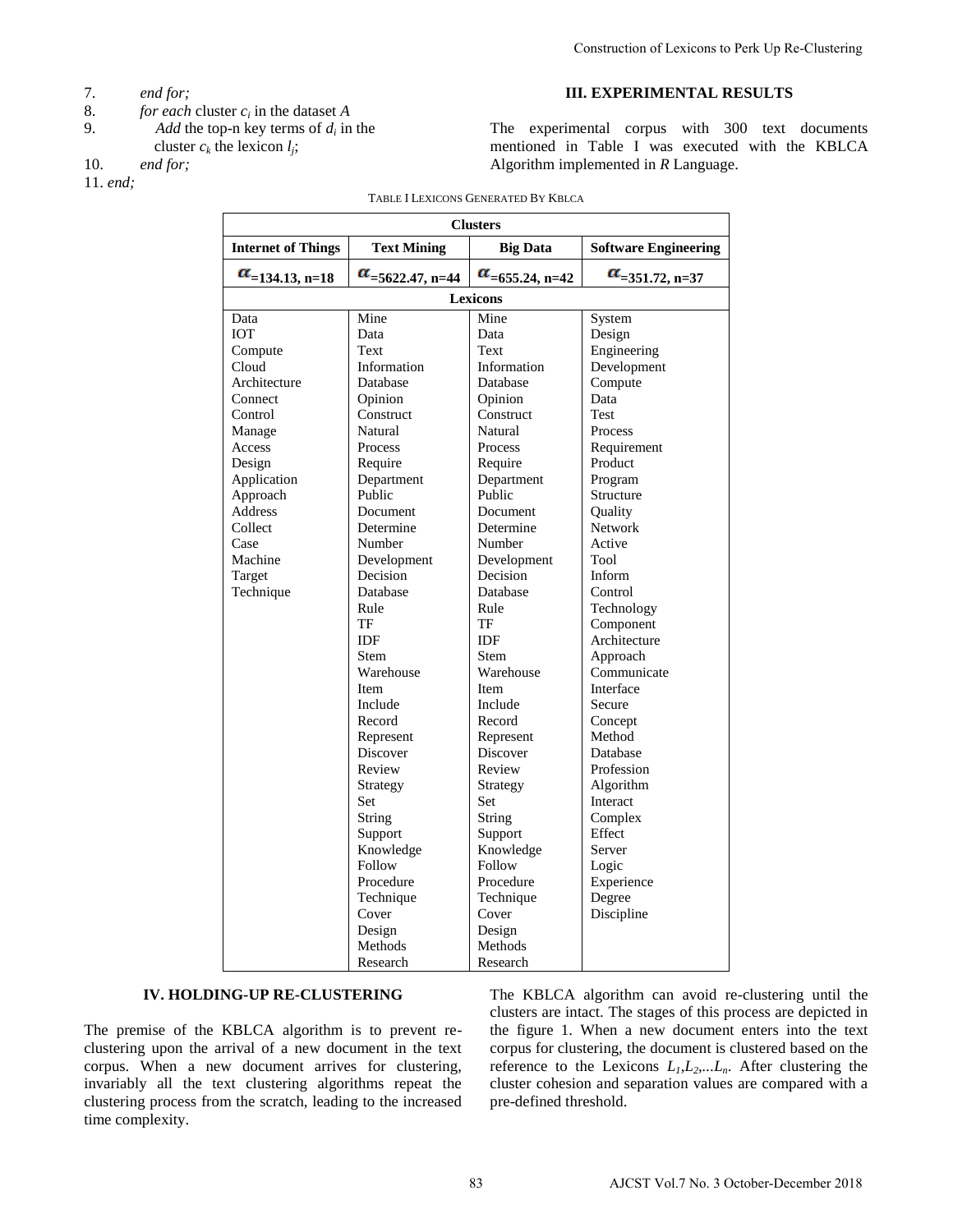

Fig. 1 KBLCA Lexicon Construction Algorithm

To demonstrate how long the process of re-clustering can hold up, the test document corpus containing 300 documents were injected with additional 10 documents in every run of further experiments. Initially the cluster cohesion and separation values were within threshold, and started fluctuating when documents of other categories were given as input breaking above the threshold. On the other hand, when the test documents were in the same category, it was observed that the threshold values were intact.

The Table II presents the cluster cohesion values at every run of the ATSCA algorithm. The observation show that the clusters were intact until the documents were under existing categories, and started disintegrating when documents of new categories were fed as input.

### *A. Algorithm Deny\_Clustering*

*Input:* Clustered Dataset *A*with *k* clusters and a new document *d* to cluster *Output:* Clusters upon the documents of the dataset *A* and *d*

#### 1. *begin*

- 2. *perform tockenizing*, *stop word removal* and *stemming* on *d;*
- 3. *for each* Lexicon*l* in dataset *c*
- 4. *for each* term *t* in document *d*

5. if 
$$
(L(i) == t)
$$
 then count(i)++;

- 6. *end for;*
- 7. *end for;*
- 8. *sort* the *count(i)* values of *d*;
- 9. *assign d* in cluster *l*;
- 10. *calculate* threshold  $v = n/2$ ;
- 11. *if* (*k*<*v*) *then*
- 12. *return*;

13. *else*

14. *cal lATSCA\_Clustering*;

15. *end if*;

10. *end;*

| <b>Cluster</b>       | <b>Observed Cluster Cohesion</b> |                  |      |      |  |
|----------------------|----------------------------------|------------------|------|------|--|
|                      | <b>Initial</b>                   | <b>Iteration</b> |      |      |  |
|                      |                                  |                  | П    | Ш    |  |
| Internet of Things   | 5.21                             | 4.12             | 5.81 | 7.1  |  |
| <b>Text Mining</b>   | 6.31                             | 5.12             | 5.98 | 6.42 |  |
| Big Data             | 11.34                            | 10.49            | 12.4 | 13.2 |  |
| Software Engineering | 9.16                             | 8.14             | 9.2  | 10.3 |  |

TABLE II CHANGES IN CLUSTER COHESION

The following Figure 2 represents the deviation of cohesion values in the four clusters generated at the initial phase; at initial iteration and iteration I the values are decreasing, indicating that the cluster quality is improving. But, gradually they started to increase in the iterations II and III, referring to the decline of cluster quality. This experiment indicates that the condition to perform re-clustering is when the cluster cohesion increases constantly.